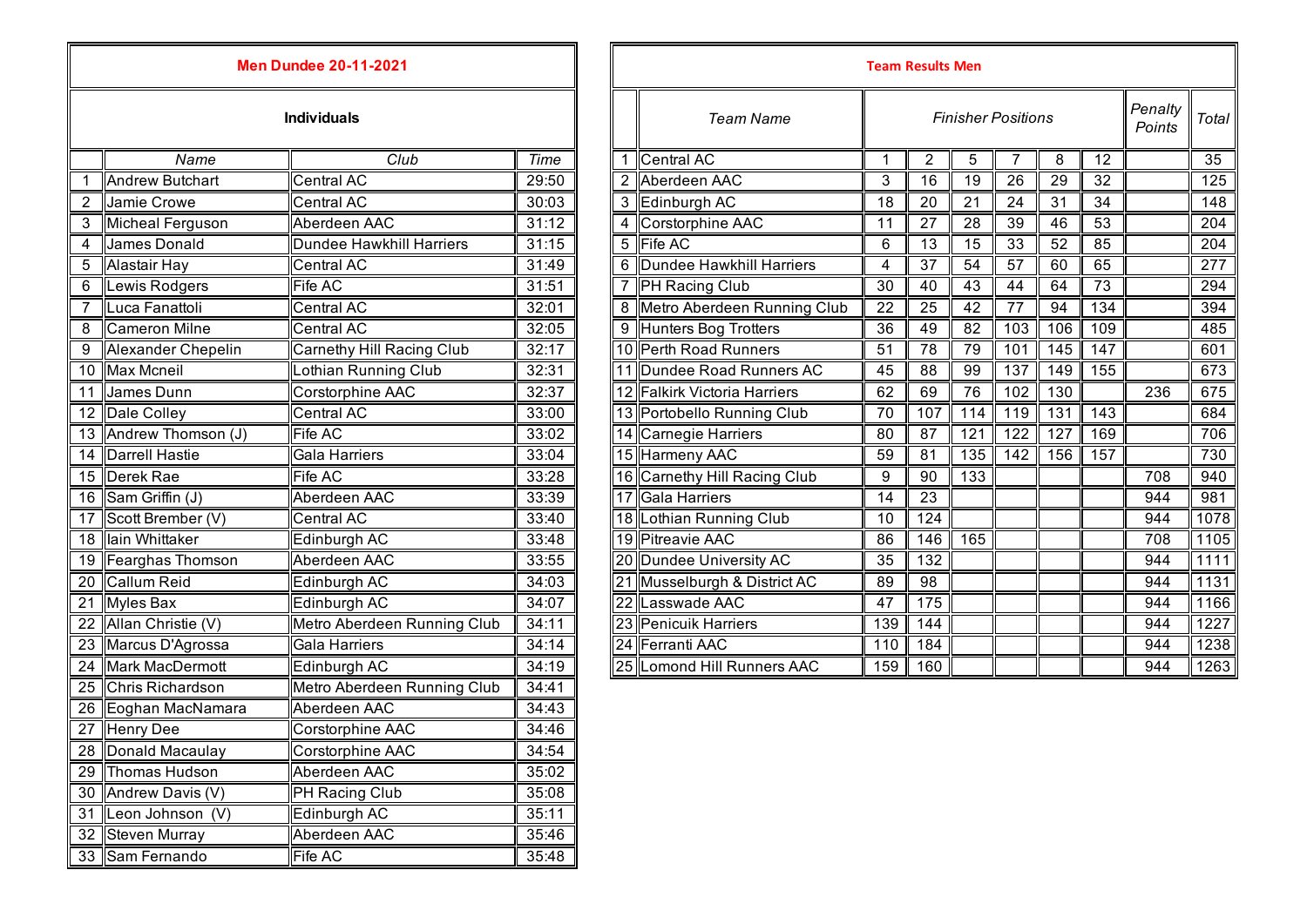| 34              | lain MacDonald          | Edinburgh AC                     | 35:59 |
|-----------------|-------------------------|----------------------------------|-------|
| 35              | Laurence Petty (J)      | <b>Dundee University AC</b>      | 36:00 |
| $\overline{36}$ | David Ward (V)          | <b>Hunters Bog Trotters</b>      | 36:05 |
| 37              | Munro Stewart           | Dundee Hawkhill Harriers         | 36:13 |
| 38              | <b>Max Meres</b>        | Edinburgh AC                     | 36:17 |
| 39              | Theo Phillips Smith (J) | Corstorphine AAC                 | 36:22 |
| 40              | Darren Jubb             | PH Racing Club                   | 36:26 |
| 41              | <b>Andrew Irvine</b>    | Central AC                       | 36:33 |
| 42              | Dino Roussias (V)       | Metro Aberdeen Running Club      | 36:45 |
| 43              | Aaron Bennet (J)        | PH Racing Club                   | 36:46 |
| 44              | Paul Kieran (V)         | PH Racing Club                   | 36:52 |
| 45              | David Webster           | Dundee Road Runners AC           | 36:56 |
| 46              | Colin Soppitt (J)       | Corstorphine AAC                 | 37:07 |
| 47              | David Woods             | Lasswade AAC                     | 37:09 |
| 48              | <b>Gavin Cooney</b>     | Edinburgh AC                     | 37:10 |
| 49              | Ray Ward (V)            | Hunters Bog Trotters             | 37:17 |
| 50              | Sam MacNeil             | Edinburgh AC                     | 37:19 |
| 51              | Stuart Robertson (V)    | Perth Road Runners               | 37:27 |
| 52              | Steve Clark (V)         | Fife AC                          | 37:31 |
| 53              | Alastair Brockie (V)    | Corstorphine AAC                 | 37:41 |
| 54              | Callum McCormack        | Dundee Hawkhill Harriers         | 37:45 |
| 55              | Michael Kilbride        | Aberdeen AAC                     | 37:49 |
| 56              | Jack Fullerton          | Corstorphine AAC                 | 38:00 |
| 57              | Gordon Barrie (V)       | Dundee Hawkhill Harriers         | 38:01 |
| 58              | Craig Coulle            | Central AC                       | 38:03 |
| 59              | Phil Holden (V)         | Harmeny AAC                      | 38:03 |
| 60              | <b>Alan Gardiner</b>    | Dundee Hawkhill Harriers         | 38:03 |
| 61              | Tom Leeman              | Edinburgh AC                     | 38:07 |
| 62              | Gary Mckenna (V)        | <b>Falkirk Victoria Harriers</b> | 38:11 |
| 63              | Kevin Hamilton          | Edinburgh AC                     | 38:12 |
| 64              | Colin Somerville        | PH Racing Club                   | 38:17 |
| 65              | Billy Gibson (V)        | <b>Dundee Hawkhill Harriers</b>  | 38:17 |
| 66              | <b>Matt Davies</b>      | Edinburgh AC                     | 38:17 |
| 67              | lain macleod (V)        | Corstorphine AAC                 | 38:19 |
| 68              | Keith Ovenstone (V)     | Corstorphine AAC                 | 38:20 |
| 69              | Mike Mcquaid (V)        | <b>Falkirk Victoria Harriers</b> | 38:22 |
| 70              | <b>Matt Bird</b>        | Portobello Running Club          | 38:29 |
| 71              | Paul Butler             | Edinburgh AC                     | 38:31 |
| 72              | Lewis Millar            | Central AC                       | 38:42 |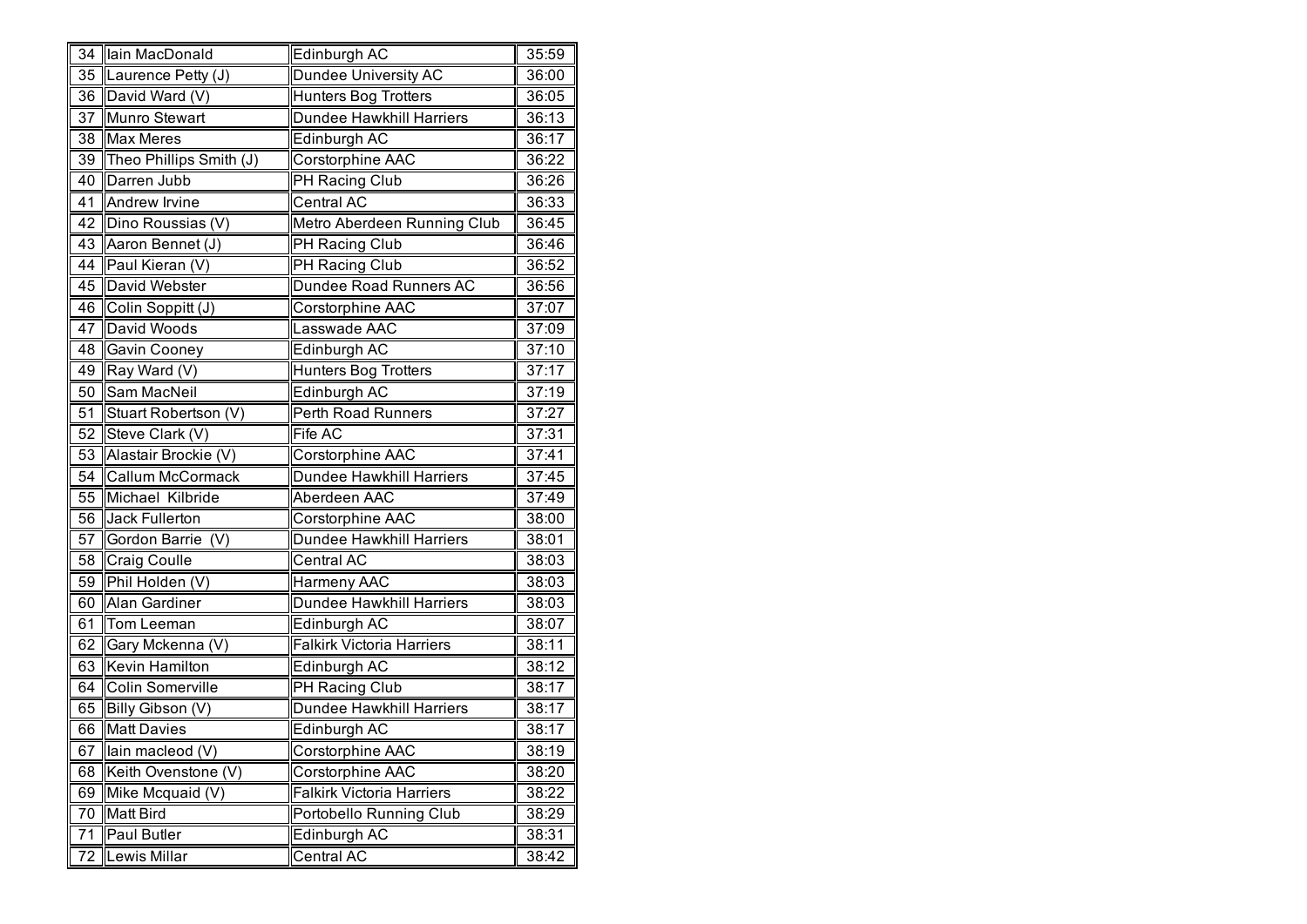| 73     | Mark Webster (V)          | <b>PH</b> Racing Club            | 38:47 |
|--------|---------------------------|----------------------------------|-------|
| 74     | Keith Hood (V)            | Corstorphine AAC                 | 38:48 |
| 75     | Kristofer Hernandez       | <b>Dundee Hawkhill Harriers</b>  | 38:51 |
| 76     | Alec Davidson             | <b>Falkirk Victoria Harriers</b> | 38:52 |
| 77     | Jordan Cruickshank (J)    | Metro Aberdeen Running Club      | 38:53 |
| 78     | Duncan Ryan (V)           | Perth Road Runners               | 39:01 |
| 79     | <b>Michael Souter</b>     | Perth Road Runners               | 39:02 |
| $80\,$ | Steven King (V)           | Carnegie Harriers                | 39:04 |
| 81     | Ross Millar (V)           | Harmeny AAC                      | 39:08 |
| 82     | Craig Freshwater (V)      | Hunters Bog Trotters             | 39:11 |
| 83     | Gary Pirie (V)            | PH Racing Club                   | 39:17 |
| 84     | Euan Smith (J)            | Dundee Hawkhill Harriers         | 39:33 |
| 85     | Mike MacDonald (V)        | Fife AC                          | 39:36 |
| 86     | Jeff Farquhar (V)         | Pitreavie AAC                    | 39:39 |
| 87     | Barry Davie (V)           | Carnegie Harriers                | 39:47 |
| 88     | <b>Hector Waudby-West</b> | Dundee Road Runners AC           | 39:52 |
| 89     | Robert Henry (V)          | Musselburgh & District AC        | 39:54 |
| 90     | Neil McLure (V)           | <b>Carnethy Hill Racing Club</b> | 39:56 |
| 91     | <b>Blair Montgomery</b>   | Corstorphine AAC                 | 40:01 |
| 92     | Scott Love (V)            | PH Racing Club                   | 40:03 |
| 93     | Alex Jarrett (V)          | Fife AC                          | 40:05 |
| 94     | Phil Mann (V)             | Metro Aberdeen Running Club      | 40:16 |
| 95     | Dave Cross (V)            | Edinburgh AC                     | 40:25 |
| 96     | <b>Owain Williams</b>     | Edinburgh AC                     | 40:32 |
| 97     | Dave Clements (V)         | Edinburgh AC                     | 40:41 |
| 98     | Paul Slifer (V)           | Musselburgh & District AC        | 40:45 |
| 99     | James Barnet              | Dundee Road Runners AC           | 40:52 |
|        | 100 David Eckersley (V)   | Central AC                       | 40:59 |
|        | 101 Kenny Cairns (V)      | Perth Road Runners               | 41:00 |
|        | 102 Andy Ronald (V)       | Falkirk Victoria Harriers        | 41:02 |
|        | 103 Michael Grant         | Hunters Bog Trotters             | 41:02 |
|        | 104 Patrick Lang          | Aberdeen AAC                     | 41:20 |
|        | 105 John Hancock          | Edinburgh AC                     | 41:20 |
|        | 106 Richard Dougal        | <b>Hunters Bog Trotters</b>      | 41:24 |
|        | 107 Graeme Stewart (V)    | Portobello Running Club          | 41:46 |
|        | 108 Lewis Orr $(V)$       | Edinburgh AC                     | 41:48 |
|        | 109 David Fulton          | Hunters Bog Trotters             | 41:48 |
|        | 110 Paul Caban (V)        | Ferranti AAC                     | 41:50 |
|        | 111 Andrew Leech          | Dundee Hawkhill Harriers         | 41:51 |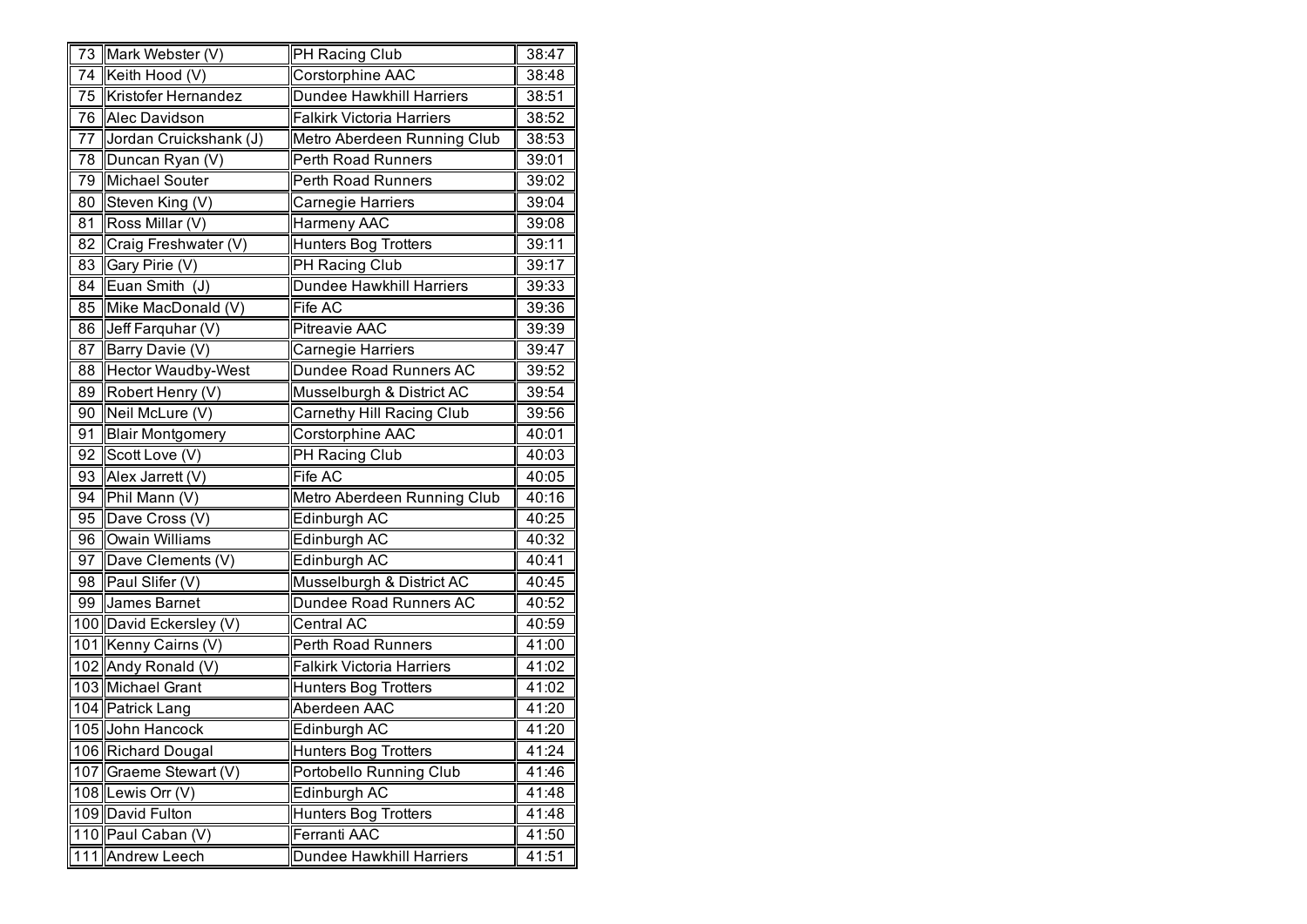| 112 Ciaron Collins (V)   | Dundee Hawkhill Harriers         | 41:53 |
|--------------------------|----------------------------------|-------|
| 113 Donald Shaw (V)      | Central AC                       | 41:56 |
| 114 Alex Garvie (V)      | <b>Portobello Running Club</b>   | 41:56 |
| 115 John Macdonald (J)   | PH Racing Club                   | 41:58 |
| 116 Mark McLean (V)      | PH Racing Club                   | 42:00 |
| 117 John Crookston (V)   | PH Racing Club                   | 42:02 |
| 118 Gavin Phillips (V)   | Edinburgh AC                     | 42:07 |
| 119 David Worrall (V)    | Portobello Running Club          | 42:07 |
| 120 Norry Passway (V)    | <b>Dundee Hawkhill Harriers</b>  | 42:10 |
| 121 Paul Woodland (V)    | Carnegie Harriers                | 42:11 |
| 122 Jonathan Millar      | Carnegie Harriers                | 42:19 |
| 123 Simon Harrison       | <b>Hunters Bog Trotters</b>      | 42:36 |
| 124 David Eades (V)      | Lothian Running Club             | 42:41 |
| 125 lain Craven (V)      | Edinburgh AC                     | 42:50 |
| 126 Neil Thomas (V)      | <b>Hunters Bog Trotters</b>      | 42:53 |
| 127 Alan Murray (V)      | Carnegie Harriers                | 42:59 |
| 128 Kenny Liddell (V)    | <b>Dundee Hawkhill Harriers</b>  | 42:59 |
| 129 Michael Connelly (V) | Corstorphine AAC                 | 43:02 |
| 130 Neil Robertson (V)   | <b>Falkirk Victoria Harriers</b> | 43:04 |
| 131 Ollie Pound (V)      | Portobello Running Club          | 43:15 |
| 132 Charlie LaMassa      | Dundee University AC             | 43:36 |
| 133 Bruce Smith (V)      | Carnethy Hill Racing Club        | 43:41 |
| 134 Dave Morrison (V)    | Metro Aberdeen Running Club      | 44:00 |
| 135 Paul Bellamy (V)     | Harmeny AAC                      | 43:57 |
| 136 Ryan Fox (J)         | <b>Dundee Hawkhill Harriers</b>  | 43:57 |
| 137 Jim Morton (V)       | Dundee Road Runners AC           | 43:57 |
| 138 Dave Hart (V)        | Corstorphine AAC                 | 43:59 |
| 139 Duncan Ball (V)      | Penicuik Harriers                | 44:09 |
| 140 Jeremy Tomlinson (V) | Fife AC                          | 44:14 |
| 141 Mark Western (V)     | PH Racing Club                   | 44:14 |
| 142 Adrian White (V)     | Harmeny AAC                      | 44:21 |
| 143 Willie Jarvie (V)    | <b>Portobello Running Club</b>   | 44:25 |
| 144 Raymond Richford (V) | <b>Penicuik Harriers</b>         | 44:34 |
| 145 Simon Grieshaber (V) | Perth Road Runners               | 44:38 |
| 146 Neil MacLachlan      | <b>Pitreavie AAC</b>             | 44:40 |
| 147 Richard Ward (V)     | Perth Road Runners               | 44:46 |
| 148 Dave Morton (V)      | Fife AC                          | 44:48 |
| 149 David Miller (V)     | Dundee Road Runners AC           | 44:51 |
| 150 Paul McBrien (V)     | Edinburgh AC                     | 45:05 |